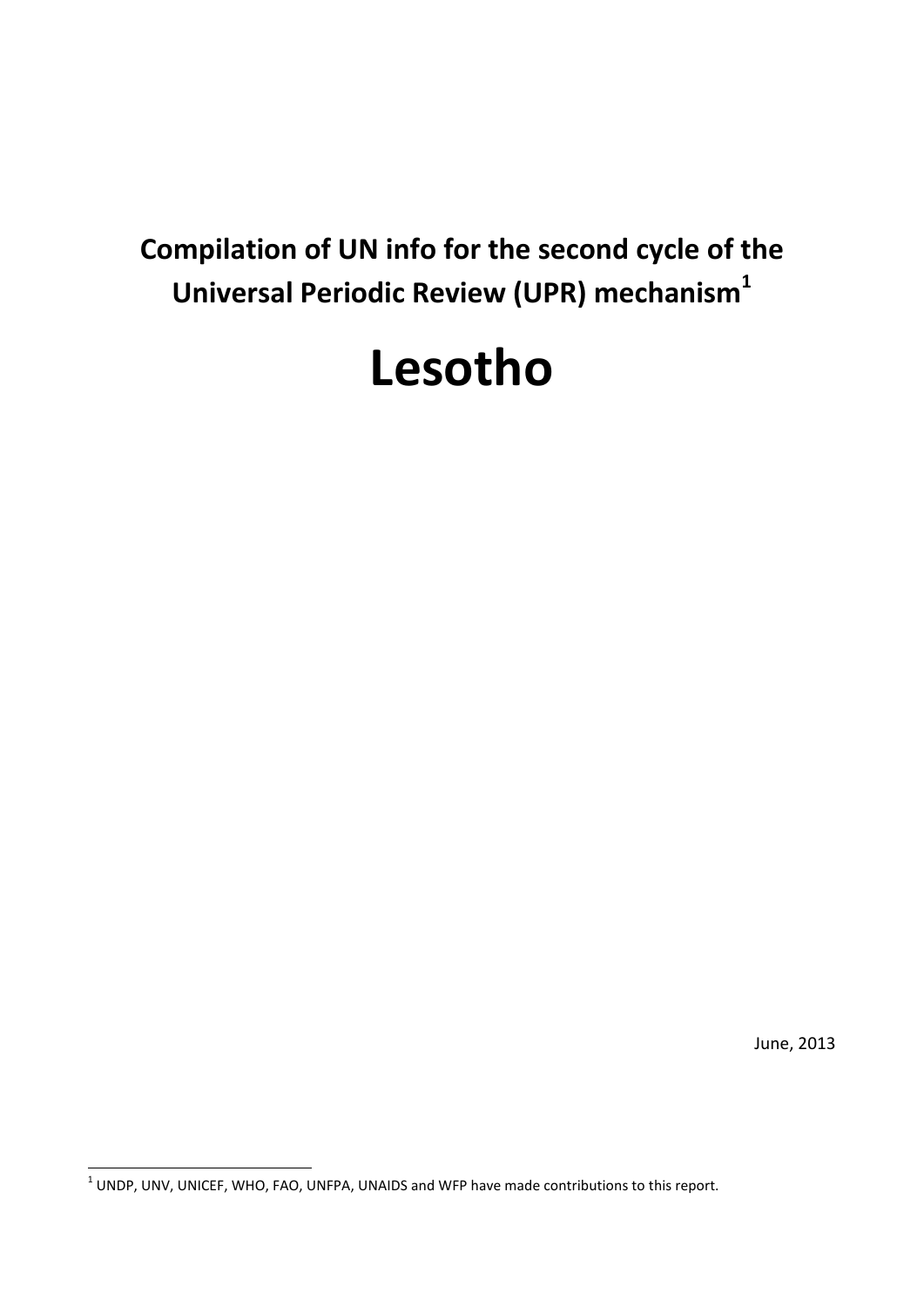# **1. Background and framework**

| Universal human<br>rights treaties | Date of ratification,<br>accession or<br>succession         | <b>Declarations</b><br>/reservations                 | Recognition of specific<br>competences of treaty<br>bodies                                |
|------------------------------------|-------------------------------------------------------------|------------------------------------------------------|-------------------------------------------------------------------------------------------|
| <b>ICERD</b>                       | 4 Nov. 2071                                                 | None                                                 | Individual complaints<br>(art. 14): No                                                    |
| <b>ICESCR</b>                      | 9 Sept. 1992                                                | None                                                 |                                                                                           |
| ICCPR                              | 9 Sept 1992                                                 | None                                                 | Inter-state complaints<br>(art. 41): No                                                   |
| ICCPR-OP 1                         | 6 Sept 2000                                                 | None                                                 |                                                                                           |
| <b>CEDAW</b>                       | 22 Aug. 1995                                                | Yes (art. $2)$                                       |                                                                                           |
| OP-CEDAW                           | 24 Sep. 2003                                                | None                                                 | Inquiry procedure (arts.8<br>and 9): Yes                                                  |
| CAT                                | 12 Nov. 2001                                                | None                                                 | Inter-state complaints<br>(art. 21): No                                                   |
|                                    |                                                             |                                                      | <b>Individual Complaints</b><br>(art. 22): No                                             |
|                                    |                                                             |                                                      | Inquiry procedure (art.<br>20): Yes                                                       |
| <b>CRC</b>                         | 10 Mar. 1992                                                | None                                                 |                                                                                           |
| OP-CRC-AC                          | 24 Sep. 2003                                                | <b>Binding declaration</b><br>under art. 3: 18 years |                                                                                           |
| OP-CRC-SC                          | 24 Sep. 2003                                                | None                                                 |                                                                                           |
| <b>ICRMW</b>                       | 16 Sep. 2005                                                | None                                                 | Inter-state complaints<br>(art. 76): No                                                   |
|                                    |                                                             |                                                      | Individual complaints<br>(art. 77): No                                                    |
| <b>CRPD</b>                        | 2 Dec. 2008                                                 | None                                                 |                                                                                           |
| <b>CED</b>                         | 6 Dec 2013                                                  | None                                                 |                                                                                           |
|                                    |                                                             |                                                      | Core treaties to which Lesotho is not a party: OP-ICESCR, ICCPR-OP 2, OP-CAT, and OP-CRPD |
|                                    | Other main relevant international instruments               |                                                      | Ratification, accession or succession                                                     |
| Genocide                           | Convention on the Prevention and Punishment of the Crime of |                                                      | Yes                                                                                       |
|                                    | Bome Statute of the International Criminal Court            |                                                      | ۷ρς                                                                                       |

## **A. Scope of international obligations<sup>i</sup>**

| Other main relevant international instruments                            | Ratification, accession or succession |  |
|--------------------------------------------------------------------------|---------------------------------------|--|
| Convention on the Prevention and Punishment of the Crime of<br>Genocide  | Yes                                   |  |
| Rome Statute of the International Criminal Court                         | Yes                                   |  |
| Palermo Protocol                                                         | Yes                                   |  |
| Refugees and stateless persons                                           | Yes                                   |  |
| Geneva Conventions of 12 August 1949 and Additional Protocols<br>thereto | Yes, except Protocol III              |  |
| ILO fundamental conventions                                              | Yes                                   |  |
| UNESCO Convention against Discrimination in Education                    | No                                    |  |

## **B. Constitutional and legislative framework**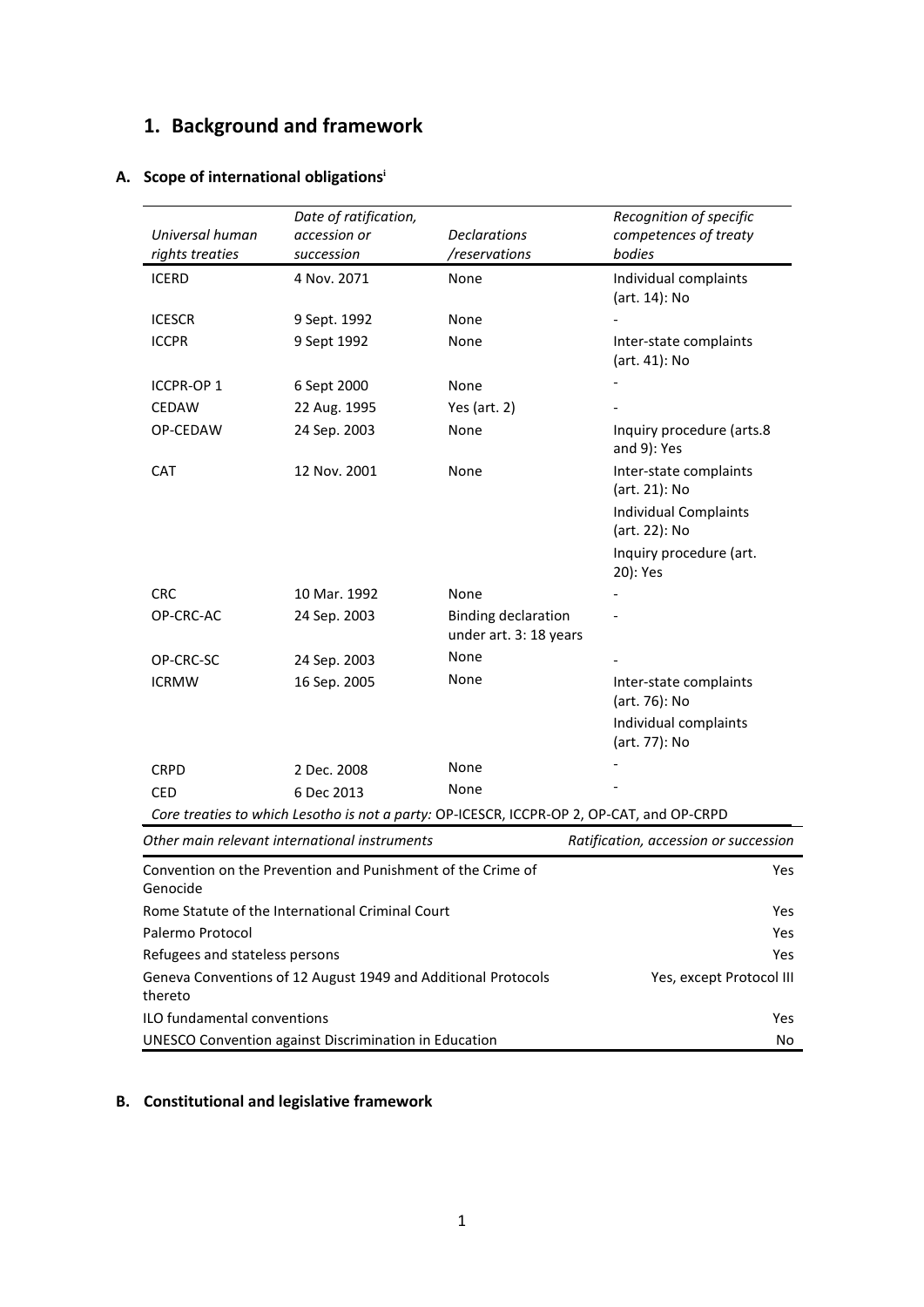#### **C. Institutional and human rights infrastructure**

- 1. As of June 2014, Lesotho does not have a national human rights institution accredited by the International Coordinating Committee of National Institutions of the Promotion and Protection of Human Rights. In 1999, the Office of the Ombudsman was established under the Constitution. UNDP has supported the establishment of a Human Rights Unit under the Ministry of Law, Constitutional Affairs and Human Rights.
- 2. On 22 May 2014, The National Human Rights Commission Bill was approved by the Attorney General. The UNCT in Lesotho commended this vital step towards establishing an independent national human rights institution in accordance with the Paris Principles, while strongly recommending that the Commission should be operational by the end of the year.

### **2. Cooperation with human rights mechanisms**

| Treaty body               | Latest report<br>submitted and<br>considered | Latest<br>concluding<br>observations | Follow-up<br>response | Reporting status                                                           |
|---------------------------|----------------------------------------------|--------------------------------------|-----------------------|----------------------------------------------------------------------------|
| <b>ICERD</b>              | 1998                                         | April 2000                           |                       | 15 <sup>th</sup> to 19 <sup>th</sup> reports overdue                       |
| <b>ICESCR</b>             |                                              |                                      |                       | since 2000<br>Initial report overdue since<br>1994                         |
| <b>HR Committee</b>       |                                              | April 1999                           |                       | Second report overdue<br>since 1996                                        |
| <b>CEDAW</b>              | 2010                                         | Nov. 2011                            | Aug 2013              | Next state report due in<br>Oct. 2015                                      |
| <b>CAT</b>                |                                              |                                      |                       | Initial report overdue since                                               |
| <b>CRC</b>                | 1998                                         | Feb. 2001                            |                       | 2002<br>$2nd$ to 4 <sup>th</sup> reports overdue<br>from 1999              |
| OP-CRC-AC                 |                                              |                                      |                       | Initial report overdue since<br>2005                                       |
| OP-CRC-SC                 |                                              |                                      |                       | Initial report overdue since<br>2005                                       |
| <b>ICRMW</b>              |                                              |                                      |                       | Initial report overdue since<br>2007                                       |
| <b>CCPR</b>               | 1998                                         | April 1999                           |                       | 2 <sup>nd</sup> report overdue since                                       |
| <b>CED</b><br><b>CRPD</b> |                                              |                                      |                       | 2002<br>Initial report due in 2016<br>Initial report overdue since<br>2011 |

#### **A. Cooperation with treaty bodies**

3. UNCT noted with concern that Lesotho is only on-track with its reporting obligations on the CEDAW and the CED treaty bodies.

#### **B. Cooperation with special procedures**

**C. Cooperation with the Office of the High Commissioner for Human Rights**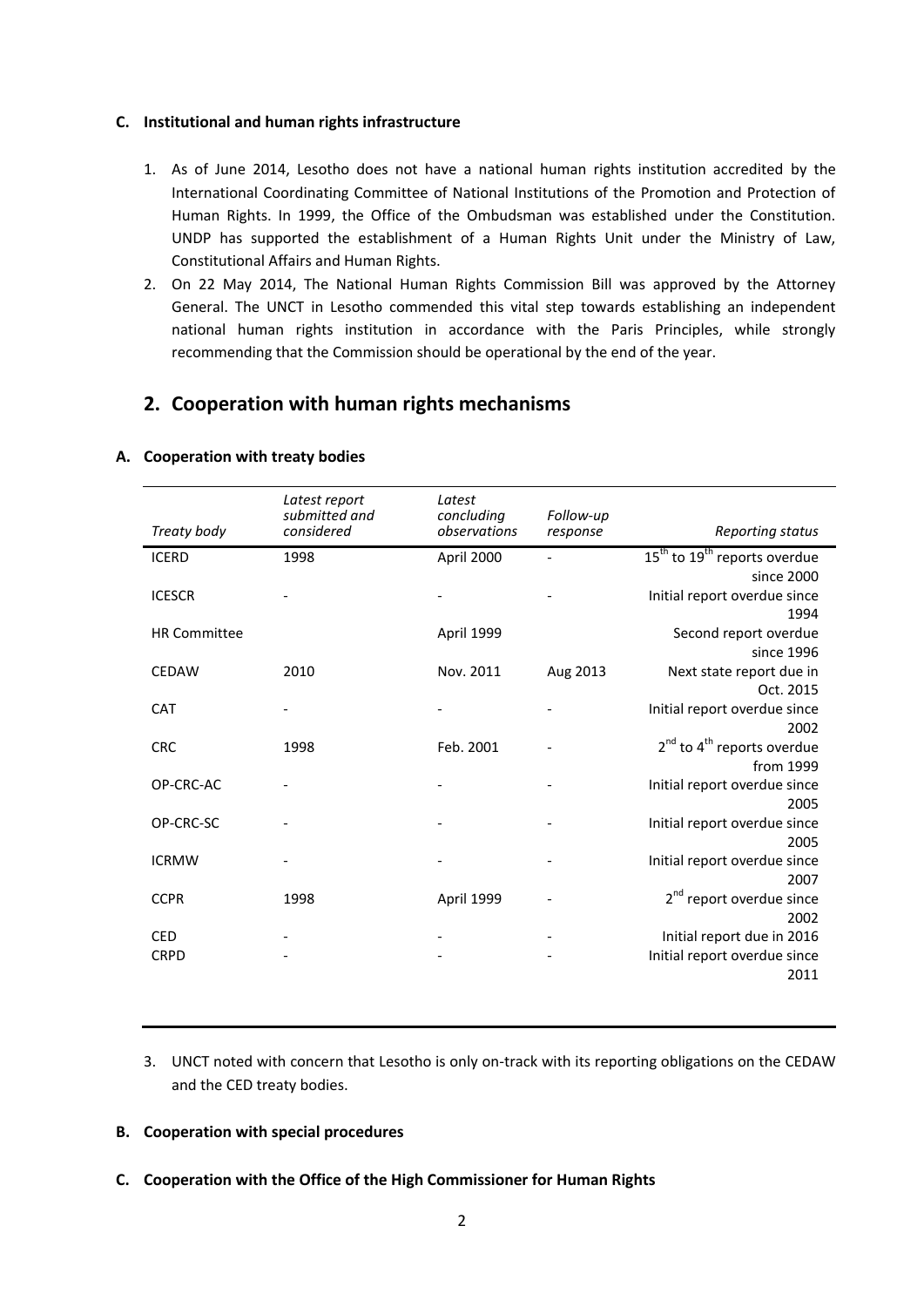# **4. Implementation of international human rights obligations**

#### **A. Equality and non-discrimination**

- 5. The 2013 Annual Report of the Resident Coordinator noted that Lesotho is on track to achieve MDG 3. Gender balance has been attained in primary education with female to male ratio of 105. Women's participation in formal employment has increased progressively. Women's share in in wage employment in the non-agricultural sector reached 56.1% in 2012, surpassing the MDG target of 50%. However, serious challenges in the area of equality and non-discrimination persist.<sup>ii</sup>
- 6. Discriminatory practices are entrenched in the customs, beliefs and traditions of Lesotho, and these limit women's rights in many areas. Women's vulnerability is reflected in high levels of genderbased violence (GBV), the high prevalence of HIV and AIDS among women and girls, and the unequal participation of women in the decision-making.
- 7. A number of national laws and policies protect women and girls against discrimination. These include, but are not limited to: the Sexual Offences Act 2003; the Legal Capacity of Married Persons Act 2006 (promotes economic rights of women); the Gender and Development Policy of 2003 (identifies GBV as a priority area); National GBV Action Plan of 2008; the National Action Plan on Women, Girls and HIV (2013-2017) provides a comprehensive framework for protection of women and girls against HIV and identifies GBV as an issue that needs to be addressed in the context of HIV. However, UNFPA noted that despite these positive steps, gender issues are not prioritised in the national budget and this affects programmes in general. The Department of Gender is the least funded.
- 8. A Cross-sectional Assessment of Population Demographics, Sexual Practices, HIV Risk Status, and Human Rights Contexts of Sexual Minorities in Lesotho from UNFPA (2010) demonstrated serious human rights challenges for sexual minorities. 76% of men who have sex with men and 73% of women who have sex with women have experienced human rights abuses related to their sexuality such as being verbally harassed, afraid to seek health care services, being beaten up and other abuses.
- 9. The HIV Stigma Index Study (validated March 2014) shows that people living with HIV still experience stigma and discrimination. There are still major barriers in advancing treatment and accessibility to people living with HIV, and it becomes a barrier for people to test for HIV or disclose their HIV status for fear of discrimination and stigma.
- 10. UNAIDS noted with concern that sex workers and LGBTI persons are continually discriminated against as they are considered immoral and above all, engaging in illegal activities. In the absence of a human rights commission, as well as a national HIV and AIDS coordinating authority, most vulnerable groups have no institution advocating for their rights – especially given the weak civil society capacities and low levels of engagement with government and stakeholders.

#### **B. Right to life, liberty and security of the person**

- 11. Fundamental human rights and freedoms are enshrined in Chapter II of the Constitution, including the right to life, the right to personal liberty, the right to security of the person, and freedom from inhuman treatment.iii
- 12. Lesotho still retains the death penalty for the following criminal offences: murder, treason and statutory rape. However, no death penalty has been executed since 1995.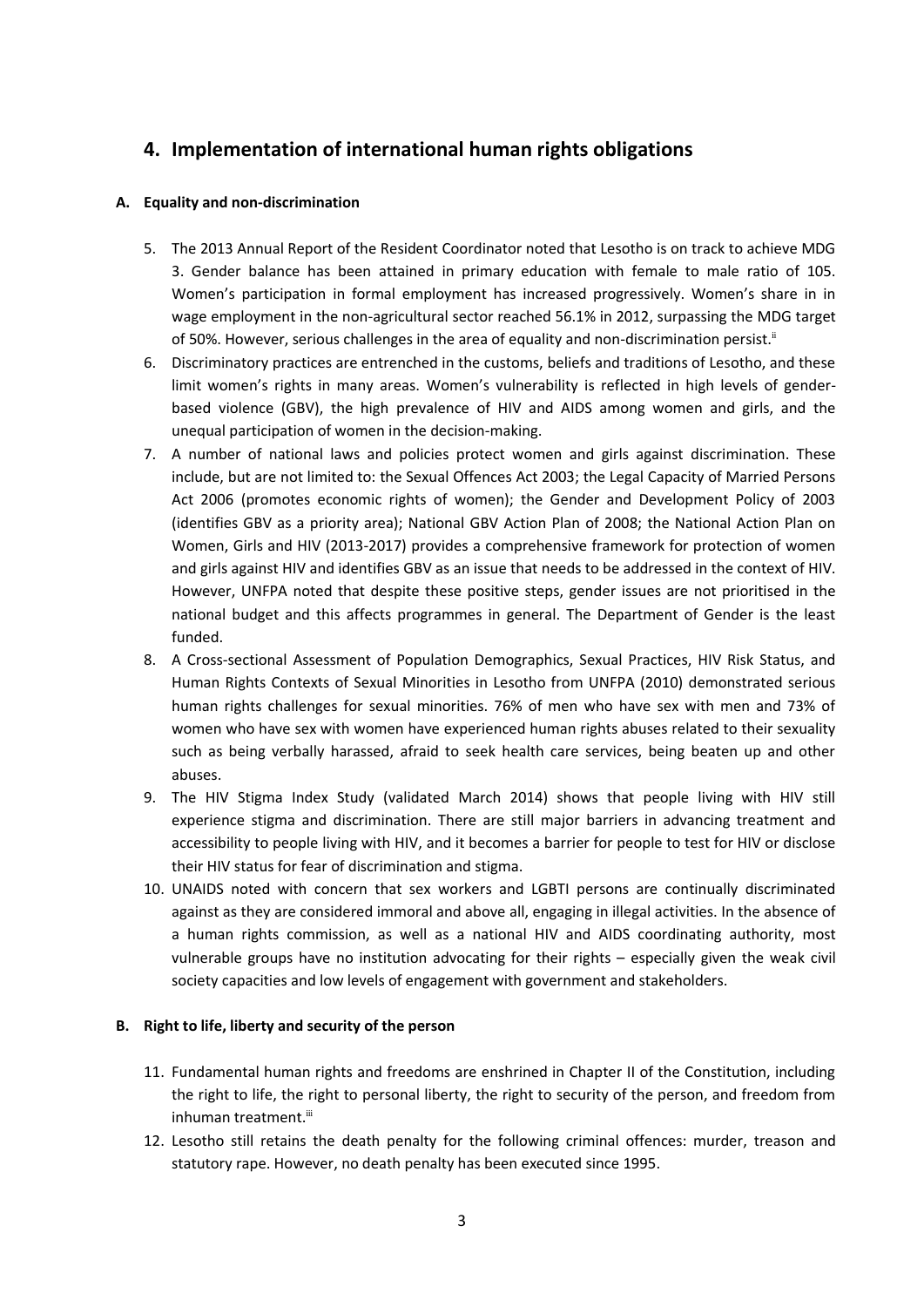- 13. The Constitution expressly prohibits torture. Lesotho is a state party to the CAT, but implementation and domestication of the convention remain weak. Apart from the constitutional provision, no law exist that prohibits torture. Further, Lesotho has never submitted a state party report to the CAT.
- 14. UNDP noted that police brutality, torture committed by the police and the police using excessive use of force are serious concerns. Most cases of police brutality, however, go unreported. In 2013, the Lesotho Mounted Police Service (LMPS) investigated 24 reported cases of police allegedly torturing suspects.
- 15. According to the LMPS, three suspects died in police custody during 2013.
- 16. In April 2014, nurses went on strike at the Queen Mamohato Hospital in Maseru. The police went to monitor the situation, but the situation went out of control and for no apparent reason, police officers decided to fire live bullets and injured a handful of nurses.
- 17. The constitution and law prohibit arbitrary arrest and detention, and the government generally observes these prohibitions. Although efforts are being made to improve the country's prisons, the conditions of detention in Lesotho are still poor. In 2011, the county's prisons ran out of food. Since that year, there have been no food shortages in Lesotho's prisons. However, the quality of food remains an issue. The prisons also suffer from inadequate medical care and poor sanitation. There were no reports of serious problems in the country's psychiatric institutions.
- 18. Although Lesotho has ratified the CEDAW in 1995 and submitted its initial report in 2010, domestication of the Convention remains weak. UNFPA noted that there are no specific national laws in place on violence against women.
- 19. In the absence of a Domestic Violence Bill, a lot of domestic violence issues are not properly prosecuted, with perpetrators serving very little time if at all. Reproductive health and women's rights issues are deemed to be family issues and therefore not fit for public discussion and litigation.
- 20. There is social acceptance of violence against children and women. For instance, the Lesotho Demographic and Health Survey 2009 shows that 37% of women and 48% of men state that a husband is justified in beating his wife under certain circumstances.iv
- 21. From April 2012 to March 2013, 1,572 cases of rape and sexual assault were reported to the Child and Gender Protection Unit (CGPU). Police and the judiciary generally enforce the law when cases of rape and sexual abuse are reported; however, it is widely known that most incidents of rape and sexual assault are unreported.
- 22. There are no reliable and periodic data on child abuse, violence and exploitation. 2010 data from the Child and Gender Protection Unit (CGPU) indicate a total number of 423 cases of child sexual offence. The 2011 Situation Analysis of Orphans and Other Vulnerable Children estimates at 10,000 the number of children who were sexually abused in 2010-2011. The same study found that 6.8% of all children had been exposed to severe physical violence.<sup>v</sup>
- 23. UNICEF noted that abduction of girls for forced marriage is prevalent in some regions. It is common for chiefs to oblige a perpetrator of child sexual abuse to marry the child victim (in line with (customary) Lerotholi Laws).
- 24. In January 2013, The Anti-Trafficking in Persons Act was enacted. As of June 2013, however, Lesotho is ranked on the Tier 2 Watch List, pointing to the fact that TIP is an area of major concern. The Government of Lesotho is taking the issue seriously, but has expressed a wish to be trained in handling cases of TIP.

#### **C. Administration of justice and the rule of law**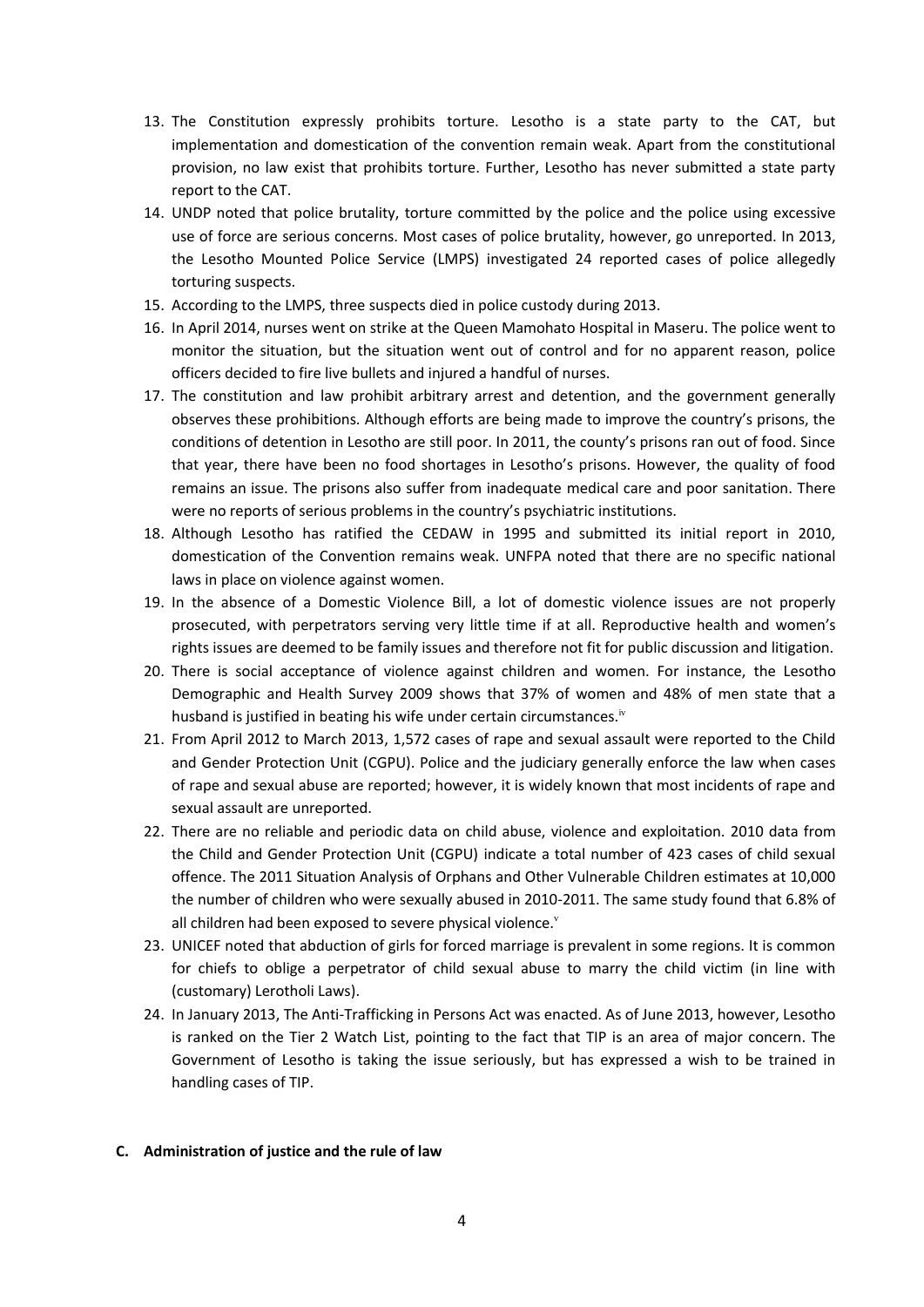- 25. Judges and lawyers are independent in Lesotho. The Administration of Judiciary Act, 2011, guarantees the independence of the judiciary from the State.
- 26. Access to justice is granted by the Constitution. However, the quality of legal representation is often poor.
- 27. There have been no cases of impunity involving the National Security Service or the Lesotho Correctional Service recently.
- 28. In 2012, the Children's Court was established and caters for children's rights. It was put in place to enforce all criminal laws protecting children against child labour, child trafficking, commercial sexual exploitation, and the use of children in illicit activities. Training of law enforcement officers in child protection has been conducted and the costing of the Children Protection Welfare Act has been completed. UNICEF commended these positive steps to protect children's rights.
- 29. While the government has aggressively prosecuted cases of political corruption, it remains a problem. According to the African Peer Review Mechanism, corruption is rife in all sectors of government and public services, and cronyism is prevalent in state bidding procedures.
- 30. In June 2012, the Directorate on Corruption and Economic Offences (DCEO) was made an independent body with full control over its budget. DCEO functions as the government's anticorruption watchdog.

#### **D. Right to privacy, marriage and family life**

- 31. UNICEF noted that abduction and early marriage were significant challenges raised in community and stakeholders discussions, but there is no reliable information on the scope and context of abductions or trends in early marriage. Early marriage and abductions are often perpetuated by cultural/traditional beliefs. According to UNICEF data collected between 2000 and 2009, an estimated 23 percent of women between the ages of 20 and 24 were married before the age of 18.
- 32. A number of institutions are responsible for preventing and / or responding to child abuse, violence and exploitation are in place. These include the Child and Gender Protection Unit of the Police, the Office of the Master of the High Court (protecting widows and orphans against property dispossession), the Department of Child Protection Services in the Ministry of Social Development, the Ministry of Labour and Employment, the Children's Court and the Child Help Line, among others. However, the capacity of all these institutions to operate effectively is constrained by limited human, financial and material resources, a lack of clear mandate, and the absence of a clearly-articulated referral pathway.
- 33. The numbers of herd-boys, child domestic workers, child victims of exploitation, including trafficking, etc. are unknown.
- 34. HIV & AIDS have a strong impact on the rights of children as children are sometimes forced to leave school and forfeit their right to education in order to take care of either ailing parents; or to take care of the family because their parents are deceased and they should therefore head the household.

#### **E. Freedom of movement**

35. No significant problems were reported in relation to the freedom of movement. However, slow progress by the Government of Lesotho to process travel documents for Basotho, e.g. granting of requisite documents to acquire a passport, is considered an impediment to the freedom of movement of the Basotho who need to cross the border to South Africa.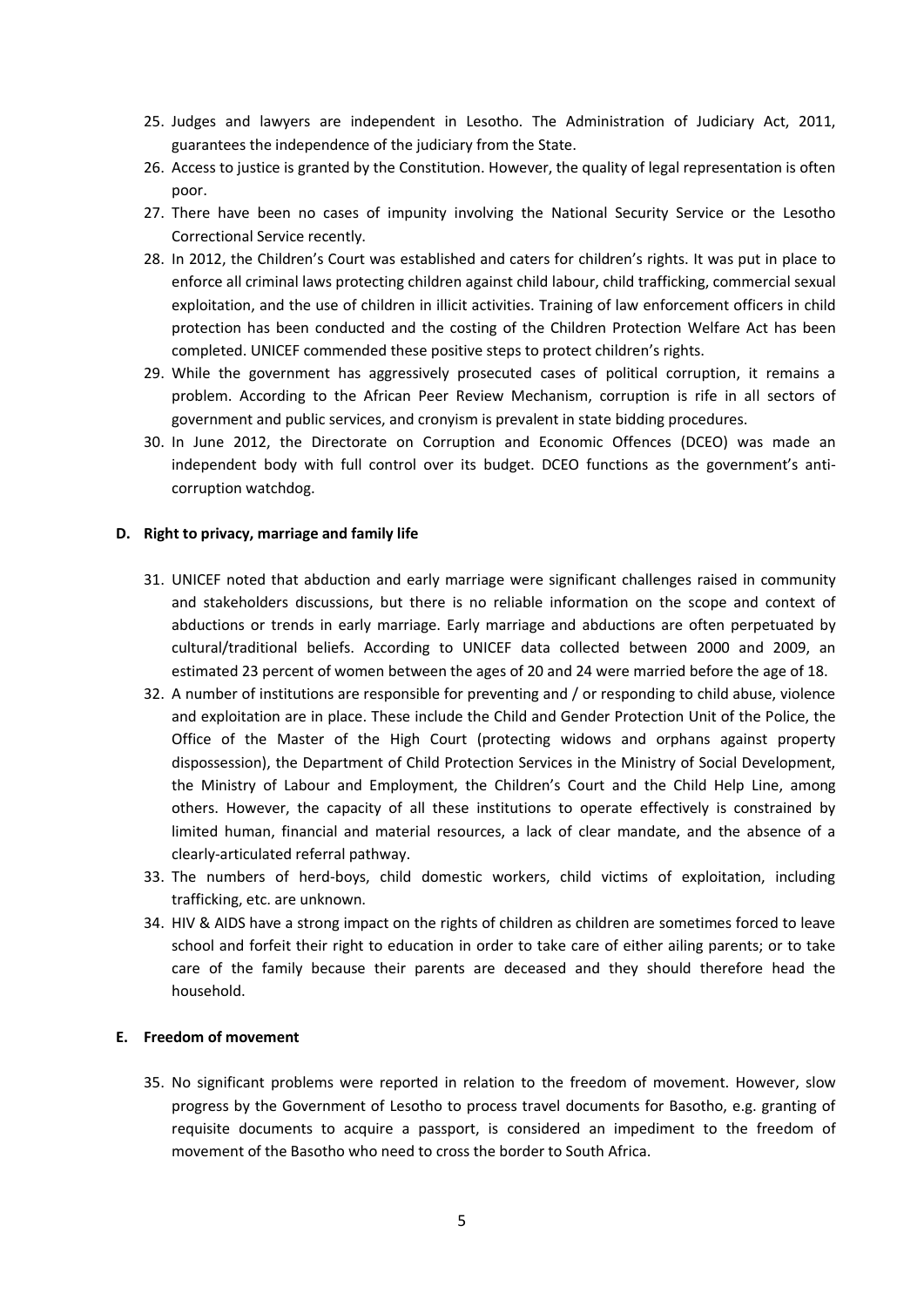#### **F. Freedom of religion or belief, expression, association and peaceful assembly, and right to participate in public and political life**

- 36. Freedom of religion in this predominantly Christian country is widely observed.
- 37. The constitution and law provide for freedom of expression, and freedom of expression is generally respected. Independent newspapers and radio stations routinely criticize the government. However, privately owned media are to a large extent dependent on government advertising avenue. Continued capacity building for the media houses and civil society is still needed in order for them to effectively function as a government watchdog.
- 38. In general, citizens enjoy the freedom to associate and assemble as granted by the Constitution.
- 39. No law prevent women or minorities from voting or otherwise participating in political life on the same basis as men or nonminority citizens. A political party registered with the Independent Electoral Commission (IEC) must facilitate the full participation of women, youth and persons with disabilities. However, it is important to note that all major political parties are led by men and most cabinet ministers are male as well.

#### **G. Right to work and to just and favourable conditions of work**

- 40. The right to work is enshrined in Constitution. The Constitution guarantees just and favourable conditions of work and the protection of worker's rights and interests. However, the union movement in Lesotho is weak and fragmented.
- 41. The current Labour Code (section 134) does not require an employer to pay maternity leave
- 42. In 2012, an ILO report highlighted challenges relating to worker's rights in Lesotho's garment sector. In one textile factory, unions were denied access to visit their members, and in another, workers were intimidated by disciplinary measures to prevent them from participating in a strike. A third factory failed to implement the provisions of a collective agreement it had in place with one union. All ten textile factories assessed by the ILO were in non-compliance with worker protection. There were serious gaps under working environment and emergency preparedness.<sup>vi</sup>
- 43. No reliable data exist on the informal sectors in both rural and urban areas, e.g. domestic work, livestock herding, street vendors, etc.
- 44. The minimum age for work is 15; the minimum age for hazardous work is set at 18. However, gaps in the law leave children working in domestic service, street vending, and most types of agriculture unprotected from labour violations. Children continue to be engaged in the worst forms of child labour, including in dangerous cattle herding and in domestic service.

#### **H. Right to social security and an adequate standard of living**

- 45. The 2013 Resident Coordinator Annual Report indicated that poverty and inequality are increasing in Lesotho, with poverty rates recording an increase from 56.6% in 2003 to 57.1% in 2013. The Gini coefficient is also high at 0.54 (2010/11). $vii$
- 46. Though considerable strides have been made to roll out services and resources to rural areas, the mountainous terrain, poor rural infrastructure, and occasionally extreme weather conditions are all major barriers that leave big groups of populations far from public services and resources.
- 47. UNICEF noted with satisfaction that the Ministry of Social Development with the support by EU and UNICEF since 2007 has implemented the Lesotho Child Grants Programme (CGP), an unconditional social cash transfer targeted poor and vulnerable households. The CGP has, among other things, contributed to an increased household expenditure on education, clothing and footwear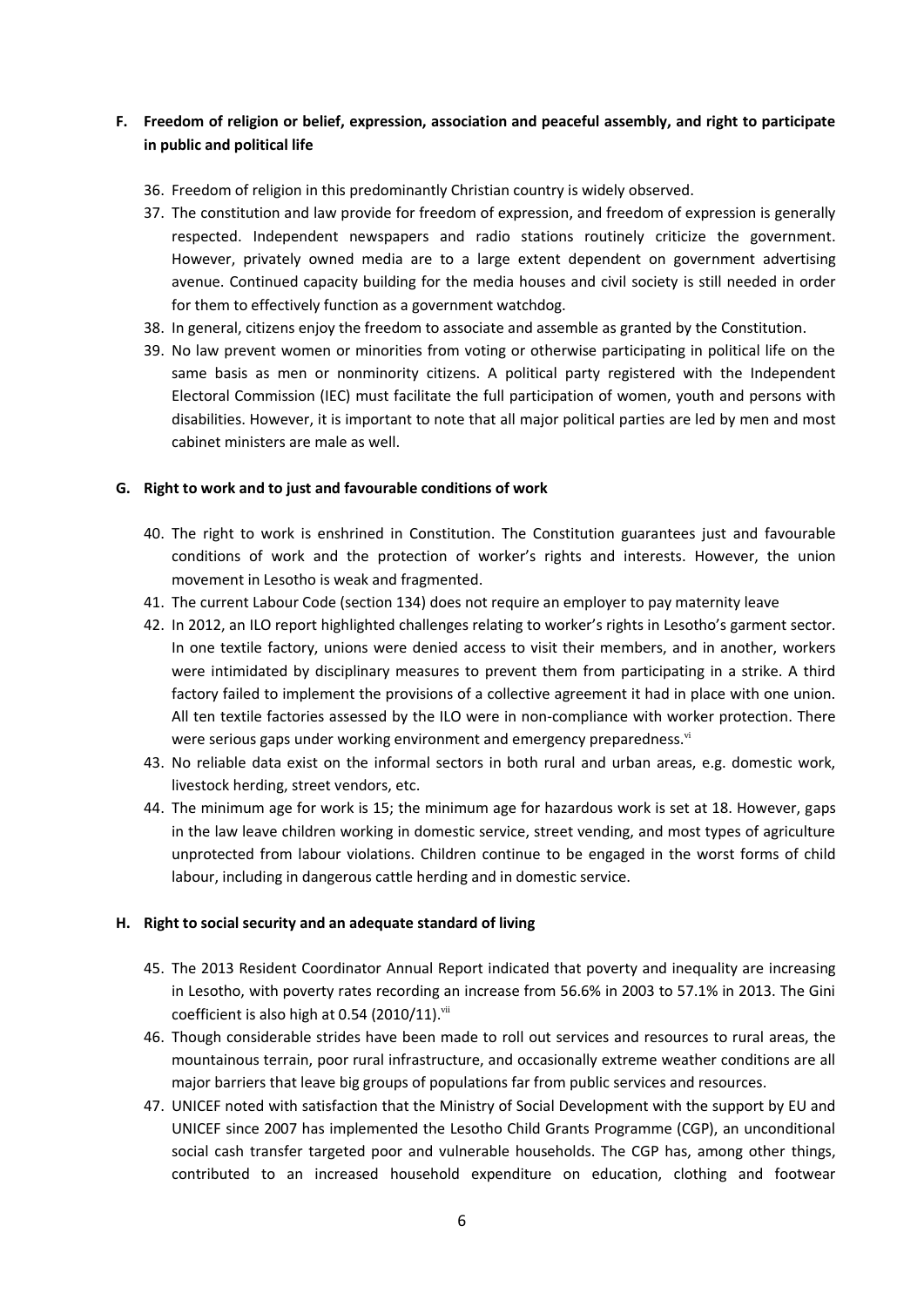(particularly for children). School enrolment rates increased by 10% for boys and child labour was reduced in the districts where CGP was rolled out.

- 48. In 2013, the Annual Report of the Resident Coordinator indicated that 38.7% of the population (726,000 people) required food assistance (sep-2012 march 2013). viii
- 49. Malnutrition is a major challenge. WFP noted with concern that stunting for children under five years stands at 39% (Demographic Health Survey, 2009). The problem is more severe in the mountain districts. There are no clear government strategies to address the problem. The national Nutrition Policy has been in draft stage since 2009.
- 50. Access to health services and accessibility to proper nutrition still remains a challenge. The high unemployment rate (more than 25%) limits households' ability to acquire food.
- 51. WFP noted that Lesotho lacks a National Disaster Risk Reduction (DRR) programme to respond to crises relating to food security.
- 52. FAO noted that although the Right to Food is reflected in national policies, it is not sufficiently implemented through strategies and programmes.
- 53. Environmental degradation is another area of concern, which impacts negatively on food security and the right to food.
- 54. The National Water and Sanitation Policy is in place, but the challenge remains actual implementation. The number of households with improved sanitation is on-track while slow progress is recorded on the number of households with improved water.

#### **I. Right to health**

- 55. The Constitution defines the protection of health as one of the principles that should guide public policy. The National Health Policy 2011 has been enacted to enhance a system that will deliver quality health services efficiently, effectively and equitably to all Basotho. It aims at significantly reducing morbidity and mortality and thus contributing to attainment of improved health status among the people of Lesotho.
- 56. The Government of Lesotho provides an essential health package to the people of the Lesotho. The Government has abolished fees at all primary health care facilities and provided outreach services for communities residing far from health facilities. Maternal and child health care is a priority area in the National Health Policy 2011. Other policies in place include the draft National Health Strategic Plan 2013-2017, and The National Reproductive Health and Adolescent Health Policy.
- 57. Despite all these policies, however, Lesotho generally suffers from a weak health care system and the country lacks qualified human resources in the health sector. This has resulted in a progressive worsening of health indicators. In 2013, the Annual Report of the Resident Coordinator indicated that Lesotho is unlikely to achieve MDGs 4, 5 and 6 due to high rates of infant and maternal mortality. While infant mortality rose from 81 in 2001 to 91 in 2009, under-five mortality also increased from 113 to 117 in the same period. Immunisation coverage, around 60%, is low. Further, maternal mortality ratio increased from 410 in 2001 to a staggering 1,155 in 2009.
- 58. In recent years, however, there has been a slight improvement in some maternal health indicators including delivery by skilled health workers, utilization of modern family planning methods, access to antenatal care and adolescent pregnancy. However, overall maternal mortality remains unacceptably high.
- 59. To improve quality and increase coverage of Adolescent health services, Adolescent Health standards were developed and implemented by the Ministry of Health and other implementing partners. However, roll-out of the standards is slow. The slow roll-out poses a challenge in addressing coverage of adolescent health services. There is still high adolescent pregnancy (41%).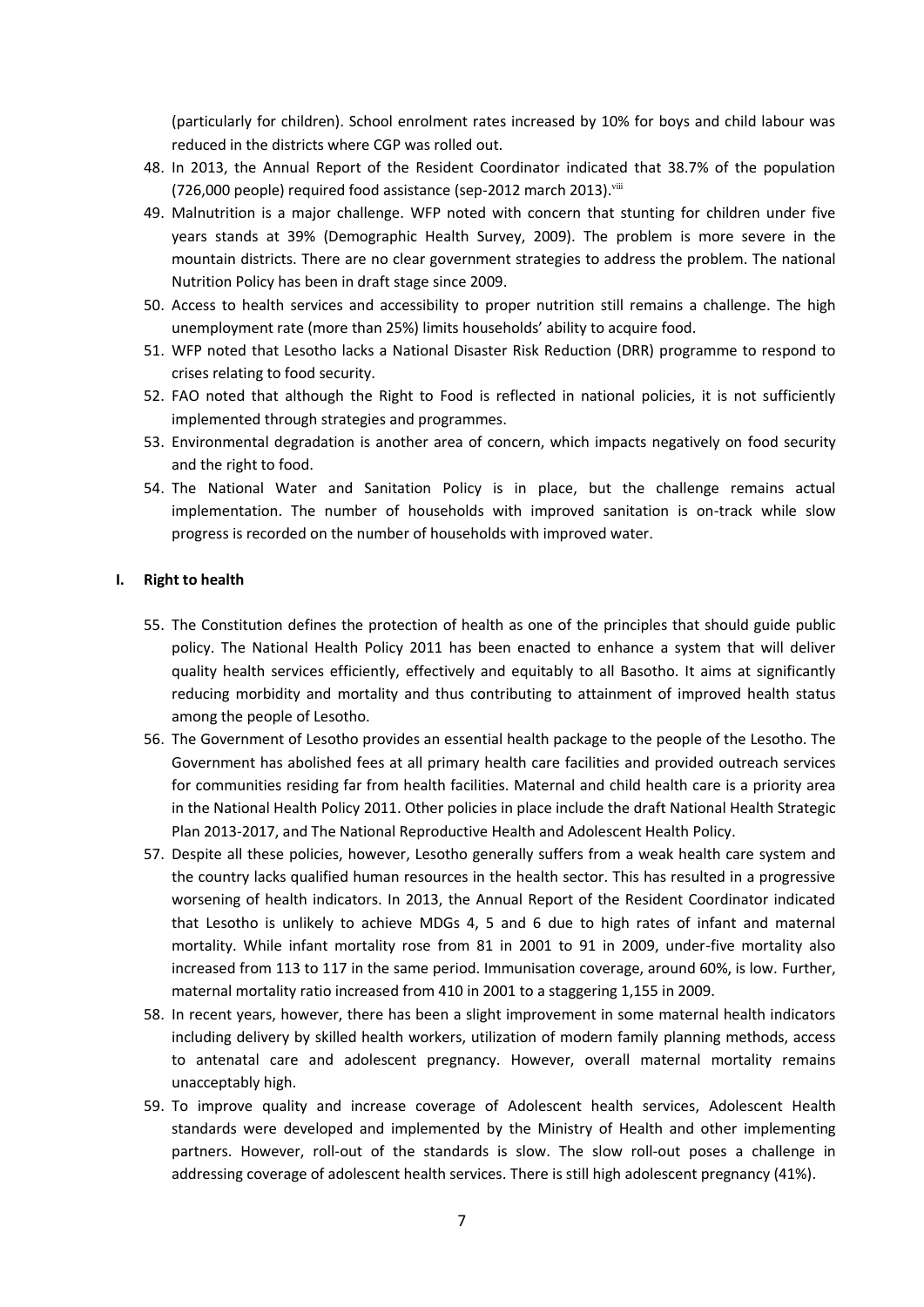- 60. WHO noted that recently the government has rolled out the Human Papilloma Virus vaccine to cover all girls between the ages of 9-13 year in the country.
- 61. Overall, there are serious capacity gaps in the health sector. These include: limited access to health facilities; unwelcoming attitude of health staff; very long travel times in the rural areas of up to 5 hours by foot to a medical clinic; lack of essential medical supplies in health centres such as oxygen; denial of children to access health services without the consent of their parents.
- 62. Access to HIV/AIDS treatment, prevention, care and support are provided for and the country has committed to these through international, regional and national commitments and policies. However, challenges of access to health care still persist due to the country's mountainous terrain, limited Human Resources for Health (HRH), as well as some service delivery challenges, such as incidences of drug supply chain management - including ARV.
- 63. UNAIDS noted with serious concern that more than 365,000 people are HIV positive in Lesotho. The adult HIV prevalence has since 2000 stagnated around 23% with TB/HIV co-infection at 74%. There is a notable gender bias with the prevalence rate of 26.7% for women and 18% for men. The HIV prevalence among sex workers, men who have sex with men and injecting drugs users is unknown. According to UNAIDS, among the prison population, 31% are HIV positive (2,500 inmates tested), and for factory workers, the prevalence rate stood at 42.7% (out of a sample of 6,000 workers).
- 64. Over 25,000 new HIV infections and 15,000 AIDS related deaths occur annually. The ART coverage is low (52%) and very low for children (33%).
- 65. The country has improved its Prevention of Mother to Child Transmission (PMCT). As of June 2014, 207 out of 216 health facilities are providing PMTC. 61% of the facilities offer services for HIV infected children.
- 66. UNAIDS noted that the constitutional and legislative frameworks are in place though the challenge lies in the implementation. Lesotho does have good laws and policies, but implementation happens in an ad-hoc manner, and Basotho (including the local CSOs) are not empowered enough to demand their rights and hold both leaders and service providers accountable.

#### **J. Right to education**

- 67. Lesotho boasts one of the highest literacy rates in sub-Saharan Africa (87.4% for males; 98.2% for females), and the country is on-track on MDG 2. School feeding and OVC bursaries have stabilised attendance and increased enrolment rates above 80% since 2004, but quality of education remains low given the high repetition and dropout rates in the early grades.
- 68. Primary school is free and compulsory. However, UNICEF noted that the primary education system is not inclusive, e.g. for children with disabilities (only accommodated in a few schools), pregnant girls are still being discriminated in the country's schools (pregnant girls are prevented from attending classes, but allowed to sit for exams).
- 69. Children irregularly attend schools due to lack of study material, long distances to walk, or because they have to take care of sick family members. Sexual abuse by teachers is another cause for dropouts. Due to poverty, cultural practices and the high HIV prevalence, a large number of girls are being forced to do domestic work and boys have to attend sheep in the mountains. This also impacts negatively on the school attendance and the right of the child.
- 70. The Integrated Early Childhood Care and Development (IECCD) policy was adopted in 2013.
- 71. In 2013, only 23% of boys and 37% of girls enrol in secondary school. Secondary and high school are unaffordable for most children, especially the most vulnerable.
- 72. UNICEF highlighted that qualified teachers are struggling to find teacher jobs despite the high demand for well-qualified teachers in the country.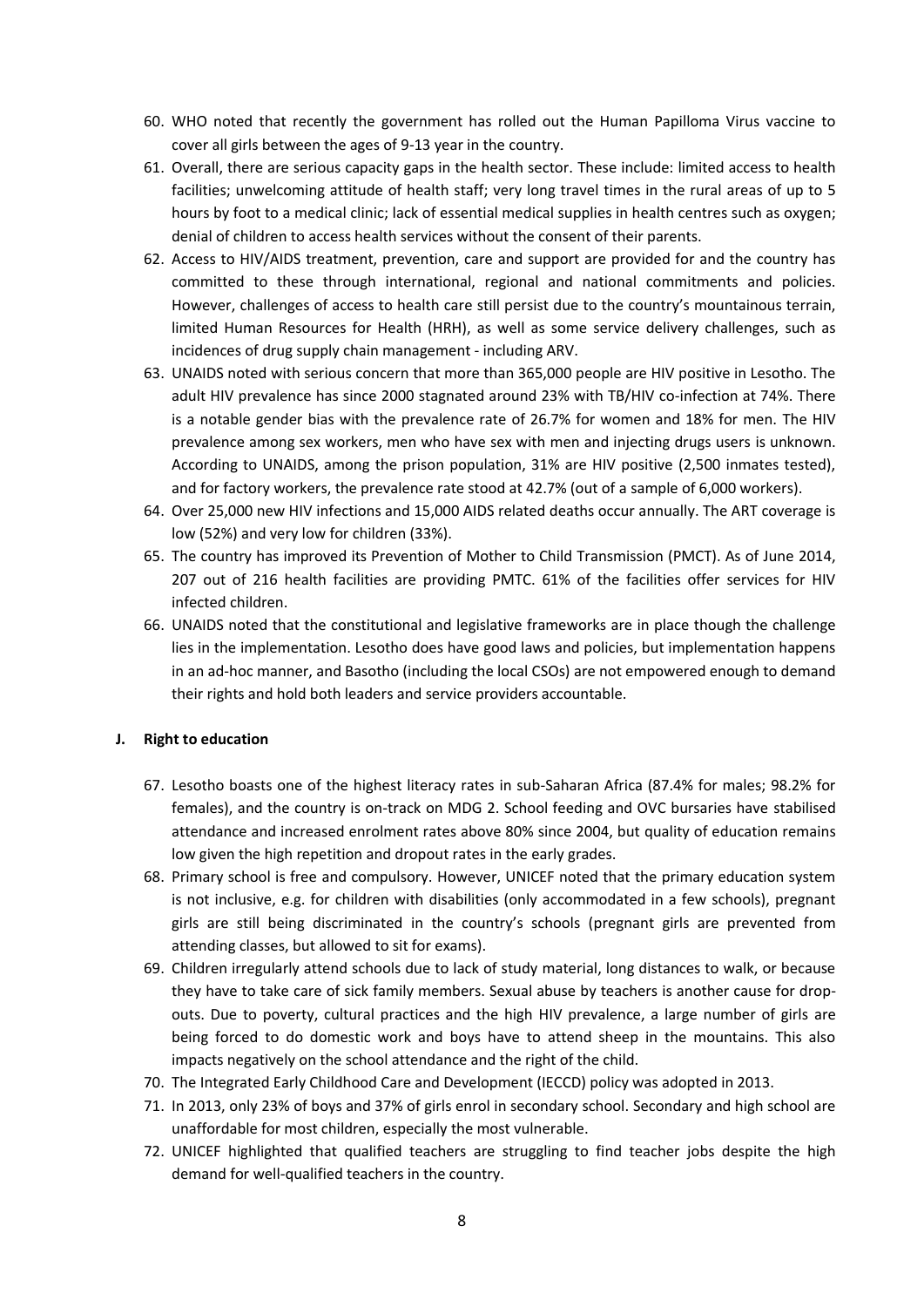#### **K. Cultural rights**

- 73. The Government does not restrict academic freedom or scientific research. Neither does the government restrict the right to conduct cultural practices.
- 74. Some cultural practices and traditional beliefs, however, impact negatively on human rights. These issues have been covered in other sections of this report.

#### **L. Persons with disabilities**

- 75. Lesotho ratified the CRPD in 2008, however this has yet to be domesticated into Lesotho legislation. In 2011 a National Disability Policy was introduced.
- 76. During public consultations in 2013 a number of issues relating to the rights of persons with disabilities were raised as causes of concern. These include: limited access of persons with disabilities (particularly children) to education especially due to lack of specialised equipment and other school materials and teachers who are not adequately trained; limited disability grants; lack of employment opportunities of persons with disabilities
- 77. The Child Protection and Welfare Act of 2011 and the Education Act of 2010 expressly affirm the right of children with disabilities to education. However, children with disabilities still face challenges in attending school because of cultural beliefs and because schools are not adapted to their needs. Ministry of Health Statistical Yearbook noted that in 2012 5.2% of children with disabilities attend mainstream primary education.
- 78. A study undertaken by Lesotho National Federation of the Disabled in 2011 examining the living conditions of persons with disabilities estimated that approximately 70% of individuals with disability reported to be unemployed, while the corresponding figure for non-disabled was around 30%.

#### **M. Minorities and indigenous peoples**

N/A

#### **N. Internally displaced peoples**

N/A

#### **O. Right to development and environmental issues**

- 79. The 2013 Annual Report of the Resident Coordinator noted that lack of data contributes to poor environmental governance. Inadequate capacity, lack of sectorial coordination and oversight undermines environmental protection and sustainable development.
- 80. Environmental degradation (such as soil erosion, decreased forestry coverage) is a serious concern that impacts negatively on food security and sustainable development. Lesotho is very prone to be seriously affected by climate changes.

#### **P. Human rights and counter-terrorism**

#### N/A

**Q. Situation in or in relation to specific regions or territories**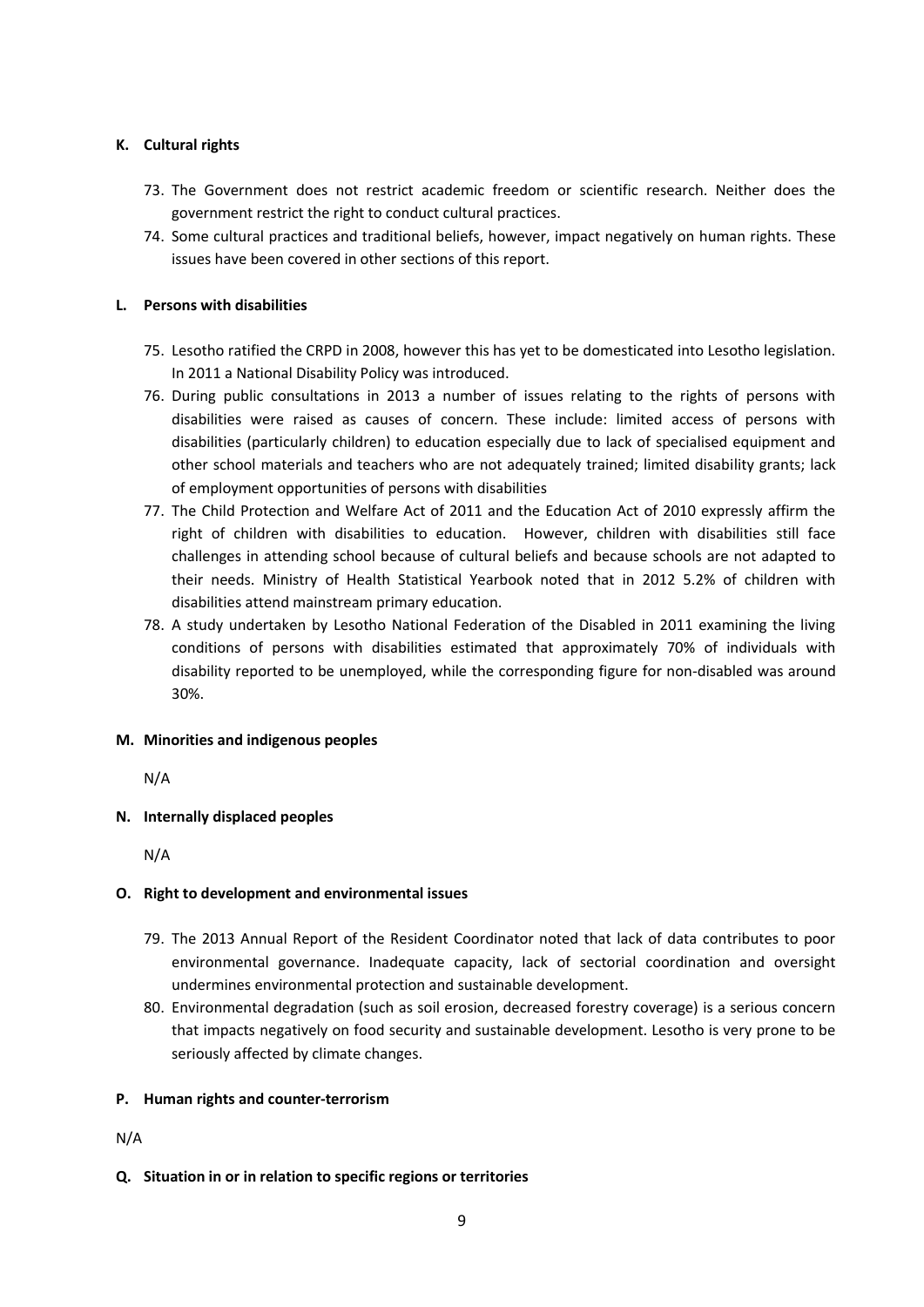N/A